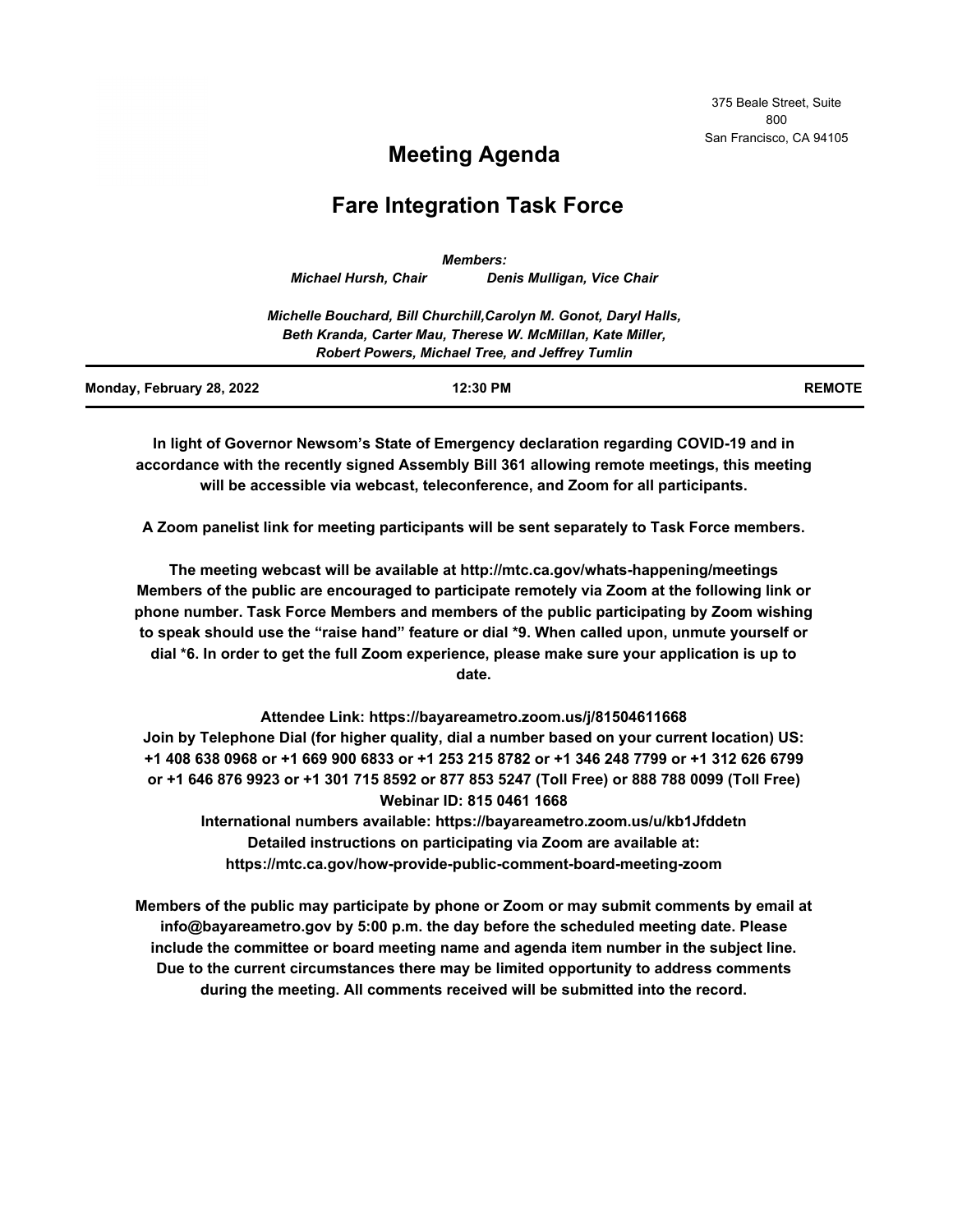#### **1. Roll Call / Confirm Quorum**

*Quorum: A quorum of this committee shall be a majority of its regular voting members (7).*

## **2. Chair's Introduction / Remarks - Hursh**

### **3. Consent Calendar**

| 3а. | 21-1612             | Approval of the Minutes from the November 15, 2021 Meeting           |  |  |  |
|-----|---------------------|----------------------------------------------------------------------|--|--|--|
|     | <u>Action:</u>      | <b>Task Force Approval</b>                                           |  |  |  |
|     | <b>Attachments:</b> | 03a 2021-11-15 Fare Integration Task Force Meeting Minutes Draft.pdf |  |  |  |

## **4. Information**

| 4а. | 22-0378             | Update on Institutional Transit Pass Pilot Program and Advancement of the<br><b>Transit Fare Policy Vision Statement</b>                                                                                                                                                                                                                               |
|-----|---------------------|--------------------------------------------------------------------------------------------------------------------------------------------------------------------------------------------------------------------------------------------------------------------------------------------------------------------------------------------------------|
|     |                     | Update on the proposed Institutional Transit Pass Pilot Program proposed<br>to be piloted at educational institutions and affordable housing properties<br>starting in the late summer of 2022 as well as other work underway to<br>facilitate advancement of the Transit Fare Policy Vision Statement<br>approved by the Task Force in November 2021. |
|     | <b>Action:</b>      | Information                                                                                                                                                                                                                                                                                                                                            |
|     | <b>Presenter:</b>   | William Bacon, MTC Co-Project Manager                                                                                                                                                                                                                                                                                                                  |
|     |                     | Michael Eiseman, BART Co-Project Manager                                                                                                                                                                                                                                                                                                               |
|     | <b>Attachments:</b> | 04ai Update on Institutional Pass Pilot Summary Sheet.pdf                                                                                                                                                                                                                                                                                              |
|     |                     | 04aii PowerPoint Update on Institutional Pass Pilot.pdf                                                                                                                                                                                                                                                                                                |

#### **5. Public Comment / Other Business**

|                | Task Force Members and members of the public participating by Zoom wishing to speak<br>should use the "raise hand" feature or dial *9. When called upon, unmute yourself or dial<br>*6. |
|----------------|-----------------------------------------------------------------------------------------------------------------------------------------------------------------------------------------|
| 22-0056        | <b>Public Comment Received</b>                                                                                                                                                          |
| <b>Action:</b> | Information                                                                                                                                                                             |
| Attachments:   | 05 1 Public Comment.pdf                                                                                                                                                                 |

### **6. Adjournment / Next Meeting**

**The next meeting of the Fare Integration Task Force will be held at a time and location to be duly noticed.**